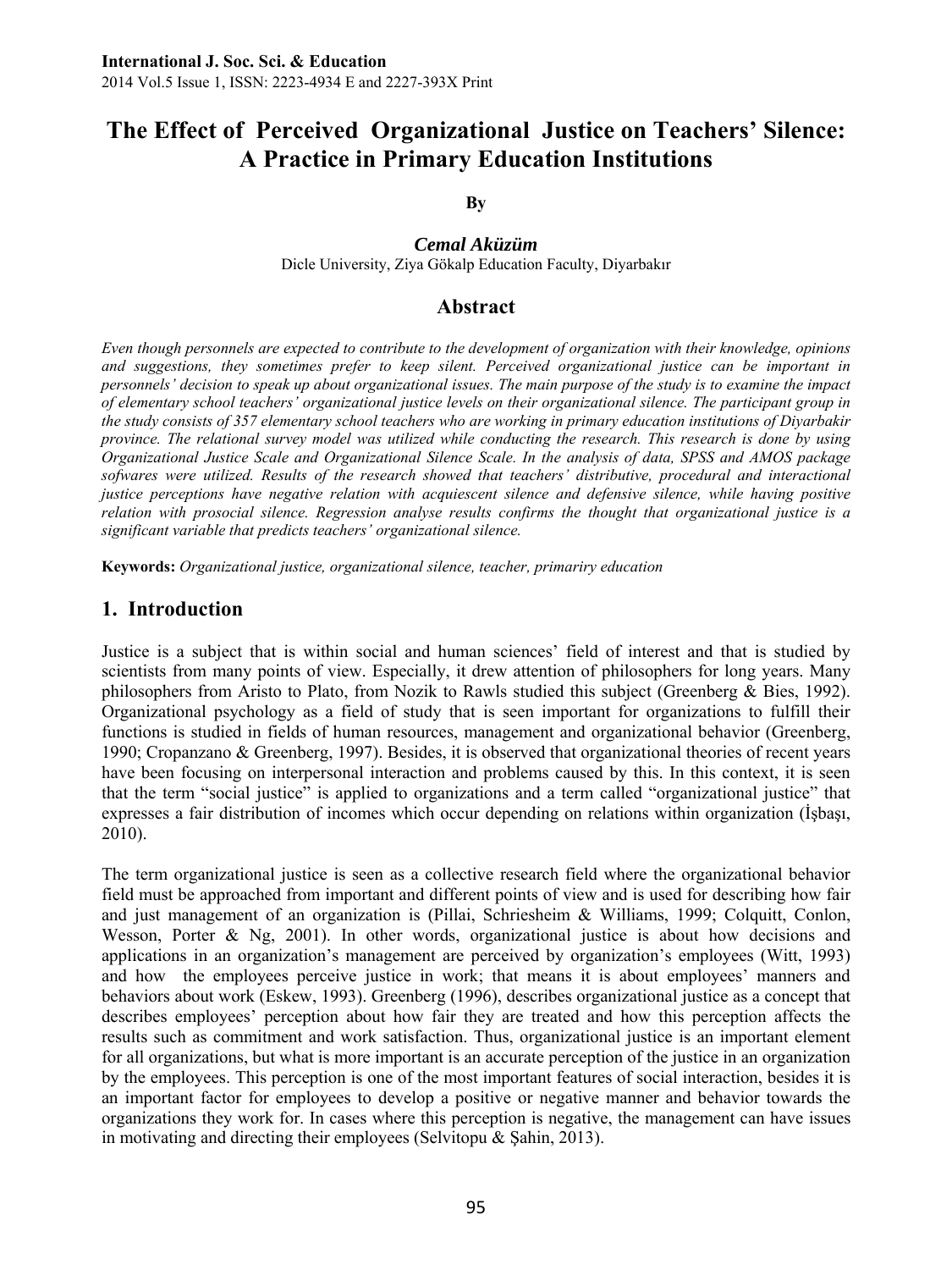#### Cemal Aküzüm

Greenberg (1990) examined organizational justice in three dimensions, namely distributive, procedural and interactional justice. Distributive justice expresses employees' perceptions if their incomes are distributed fairly or not. In other words, distributive justice is employees' perception about accurate and realistic evaluation of their performance (Folger & Cropanzano, 1998; Moorman, 1991). Namely, distributive justice requires to be given incomes balanced in results of accurate evaluation of exhibited performance (İşcan & Naktiyok, 2004). Procedural justice means a procedure's fairness while a decision is being made (Folger & Cropanzano, 1998; Moorman, 1991). In other words, employees' perception for accurateness of procedures that are followed by organization gave birth to procedural justice (Scandura, 1999). Existence of procedural justice can be understood by studying how justice in decision making processes that affects the relation between organization and employees comes true (Korgaard  $\&$  Sapienza, 2002). Interactional justice contains normative expectations of employees such as dependence of communication with themselves on sincerity and respect in the process of application of procedures (Bies & Shapiro, 1987). In this type of justice, employees' perception of justice is affected by the quality of relation between them and organization and this perception depends highly on the social interaction between them (Bies & Moag, 1986).

In researches about organizational justice, it is emphasized that justice process has important roles within an organization and affects beliefs, behaviors, manners and feelings of employees (Van den Bos, 2001). In other relative studies, it is emphasized that if employees are treated fairly by their managers and organizations, their social interactions will be stimulated beyond their role expectations and their commitment to their organizations will increase. Beside, when employees are exposed to unfair behaviors by their organizations, they prefer to not to trust their organization and stay silent whenever a problems occur in the organizations (Dabbagh, Esfahani & Shahin 2012).

Even though organizations are aware of the fact that they should work in harmony with their employees in order to achieve success in a competitive environment, they trigger their employees' silence intentional or unintentional. Although employees' silence used to be considered as conformance or obedience in the past, it is now accepted as a reaction and pull back (Bildik, 2009). Employee silence is the behavior of people who has the ability to effect change or make improvements to spare sincere thoughts about cognitive, emotional or behavioral reviews in subjects about organizational situations (Pinder & Harlos, 2001). Organizational silence is employees' intentional non-sharing i.e. sparing of their ideas, knowledge and thoughts that is related to improvement their work and organization. The major reason for employees in organizations to stay silent is, their belief that if they state their mind, this won't work and also their fear of falling into a dangerous position in the organization (Morrisson & Milliken, 2000).

Organizational silence is a behavior pattern that can increase or decrease the organizational silence. Although organizational silence is an emotionally difficult expression style, it is an effective way to describe satisfied or dissatisfied situations within the organization (Gambarotto et al., 2010, cit. Bagheri, Zarei & Aeen, 2012). Though silence is conceptually perceived as a passive behavior, it doesn't totally mean it (Scott, 1993). Silence can occur intentionally, purposely, actively and consciously (Pinder & Harlos, 2001). However, researches about organizational silence showed that the main factors in employees' silence are their belief that their expressions will not work with their managers, being evaluated negatively, concern for protecting others, protecting existing relations or the desire to not lose work and promotion opportunity. (Van Dyne, Ang & Botero, 2003; Milliken, Morrison & Hewlin, 2003). Thus, Van Dyne et al. (2003) emphasize that organizational silence has a multidimensional structure. By classifying individuals' motives for not expressing their thought and knowledge about organization, acquiescence, fear/self-protection and protection of relations, they modeled organizational silence as: acquiescent silence, defensive silence and prosocial silence. Acquiescent silence is the employees' behavior of non-sharing their knowledge, ideas and thoughts with others due to neglect or obedience. In other words it is a state of being passive (Kahn, 1990; Pinder & Harlos, 2001). Acquiescent silence is based on the perception of adopting the situation because of the belief that nothing will change (Çakıcı, 2010). Defensive silence expresses an employees' avoiding from expressing their knowledge and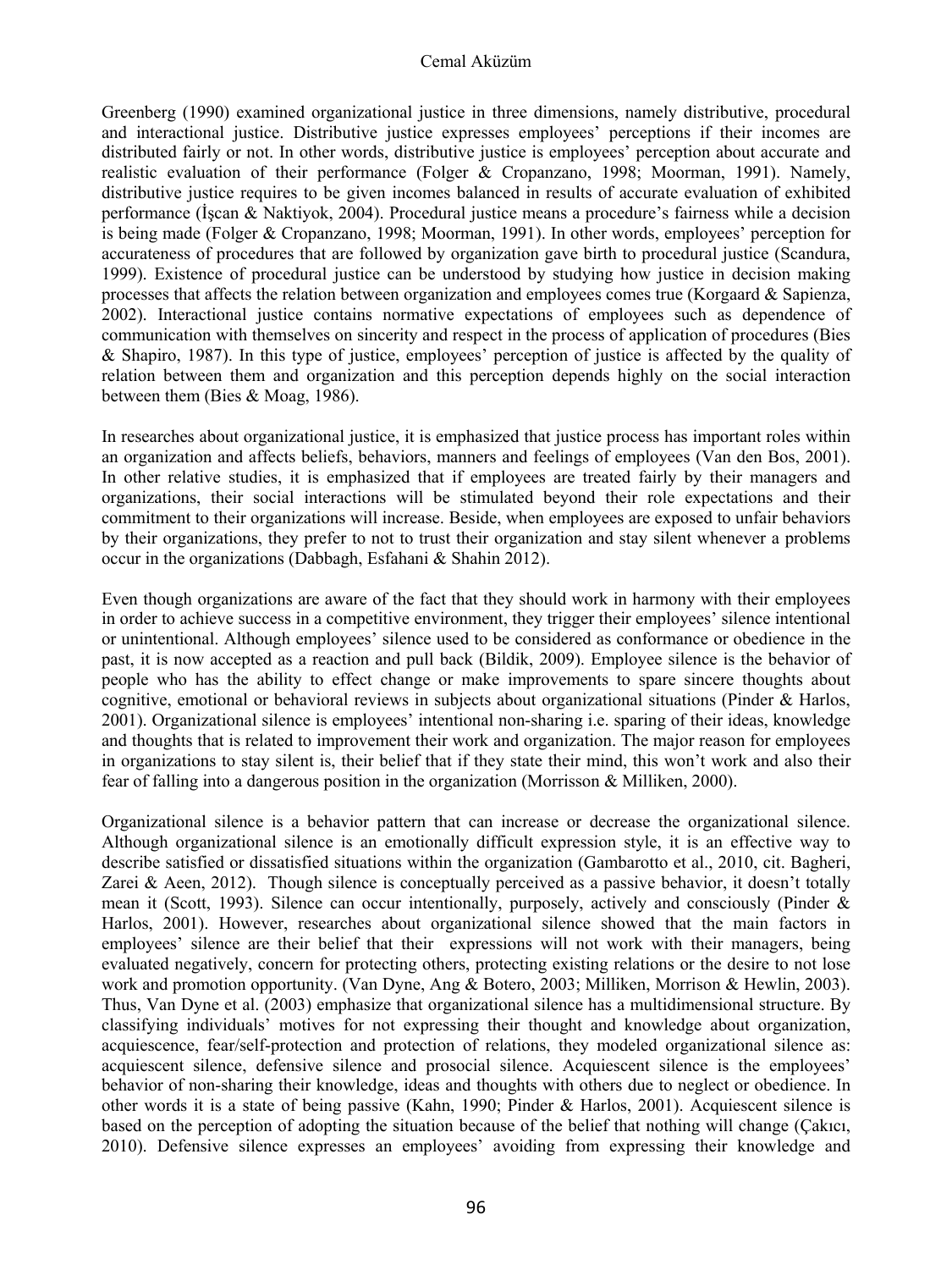thoughts with the fear of encountering a problem in case they share their knowledge and ideas. These employees prefer to keep silence even though they know that they have other strategies that can fix the existing situation; because they believe that they will encounter some negative results such as being held responsible or being deprived of some organizational rewards (Brinsfield, Edwards & Greenberg, 2009; Vakola & Bouradas 2005; Van Dyne et al., 2003). Prosocial silence is employees' not expression of their knowledge and thoughts about work for the benefit of organization or other employees with an instinct of cooperation. Employees do not share confident information belonging to individuals or organization, protect the confidentiality and hide these on behalf of them (Dyne et al., 2003). The thought about keeping the interest of organization and other individuals is in foreground in this behavior that is performed altruistically (Çakıcı, 2010).

As a result, silence has negative reflections upon organizations and employees. Organizational results of silence are: non-use of employees' intellectual contributions, hushing up problems, avoiding negative feedbacks, filtering the information and remaining unresponsive against problems. Behaviors like these may prevent healthy decisions, improvements and performance increase (Morrison & Milliken 2000; Premeaux, 2001). Studies in literature that focuses on the reasons and results of the silence show that organizational justice has an important role in employees' silence (Harlos, 1997; Pinder & Harlos, 2001; Tangirala & Ramanujam, 2008). From this viewpoint, required conditions must be formed and all the factors that prevent teachers from doing their job should be identified for teachers who are the major factors in fulfilling the educational purposes to perform their duties well. Because, educational organizations need to regard situations related to teachers' behaviors for achieving their goals and improving performance and quality. For teacher behavior to reach to the desired level, organizations must respond to certain needs or teachers. In an organization with this importance, researches about perceptions for organizational justice and silence behavior that can affect the improvement and change should be performed and solutions for preventing the occurrence of silence behavior should be found. Besides, when the importance of teachers' being treated fairly by organization and their managers rather than their silence in decision making and problem solving processes within an organization is regarded, it is expected that the results of this research will contribute significantly to the literature. In this context, the main purpose of the study is to examine the impact of elementary school teachers' organizational justice levels on their organizational silence. In line with this main purpose, answers for following questions were sought:

- 1. How are the elementary school teachers' perceptions for organizational justice?
- 2. How are the elementary school teachers' perceptions for organizational silence level?
- 3. Are there any significant relations between elementary school teachers' perception for organizational justice and organizational silence level?
- 4. Do elementary school teachers' perceptions for organizational justice predict their organizational silence significantly?

## **2. Method**

## **Research Model**

This research was performed by means of relational survey model. This is a model that aims to determine the existence and grade between two or between more than two variables (Karasar, 2012). In terms of this, relations between elementary school teachers' perception for organizational justice and organizational silence level were examined. Dependent variables of the study consisted of teachers' acquiescent, defensive or prosocial silence. Independent variables consisted of organizational justice's distributive, procedural and interactional dimensions. It is though that there will be a negative relation between organizational justice in a school where distributive, procedural and interactional justice is perceived in a high amount and the teachers' level of acquiescent, defensive and prosocial silence levels. In this context, relations between variables and predictive power of independent variables were examined.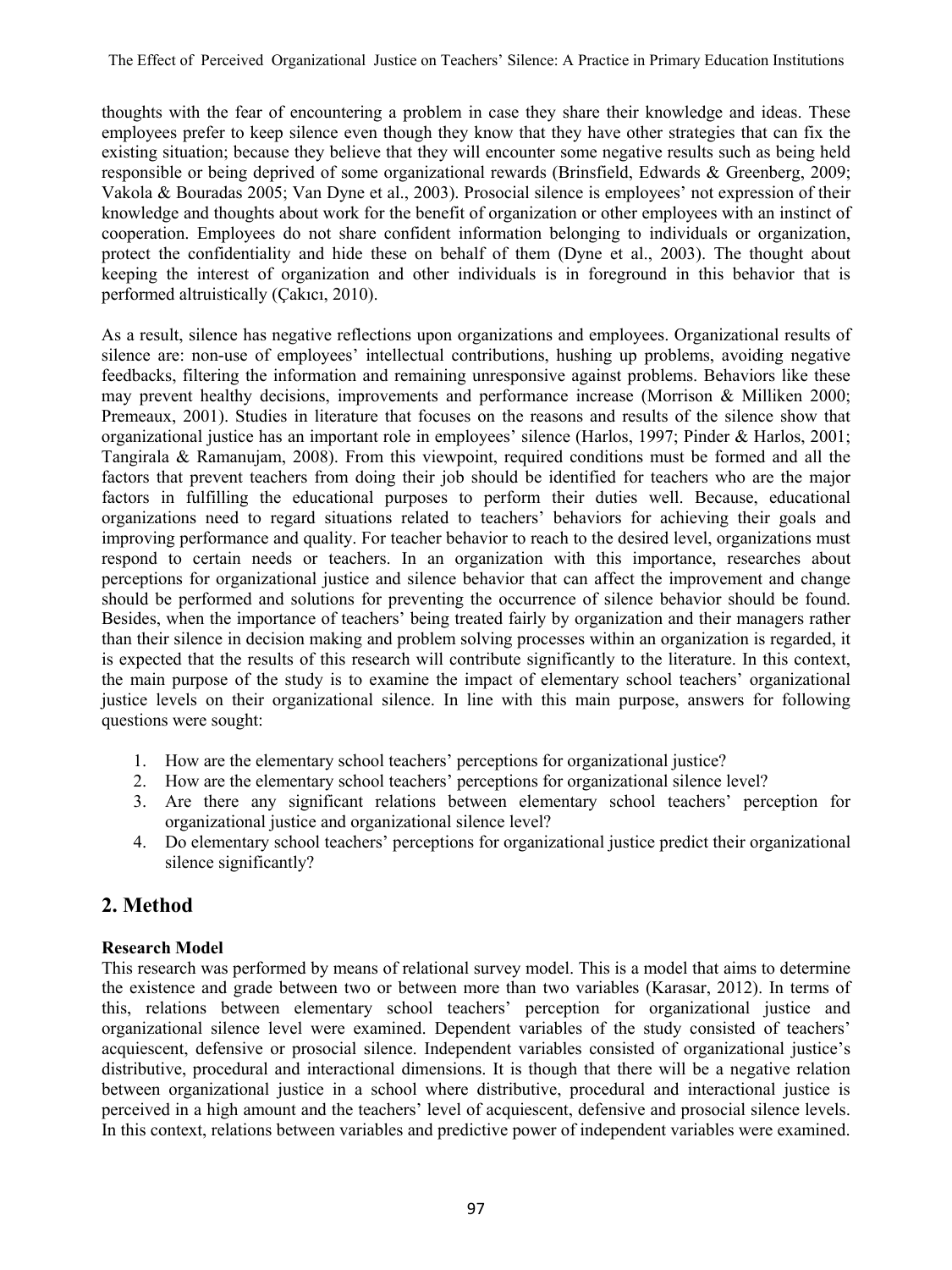#### Cemal Aküzüm

### **Participants**

Sample of this study consists of 357 class teachers that work at randomly selected elementary schools in Diyarbakır province. For structural equality model, data must meet the multiple normality assumption. In order to meet this assumption, minimum sample size must be between 100 and 150 (Hair, Anderson, Tahtam & Black, 1998). Since contributor number of the research is 357, this number is suitable for the purpose and statistical analysis of the research. Demographical features of the attendees are as following: %54,1 of the attendees are  $(f=193)$  "female", %45,9 is  $(f=164)$  "male". %33 of the attendees are  $(f=118)$ in "30 and younger" age groups,  $\frac{6}{45}$ , is (f=163) "31-40 age" group and  $\frac{6}{21}$ , 3 are (f=76) "41 and older" age group. In terms of work duration %51 of the attendees have  $(f=182)$  "10 or less years", %32,5 have  $(f=116)$  "11-20 years" and %16,5 have  $(f=59)$  "21 and more years".

## **Data Analysis**

Data obtained from research were first entered to SPSS (Statistical Package for the Social Sciences) package software and a value was calculated for that factor by assessing arithmetical values of items that exists on each sub-scale. Analyses were made over these factor points. Pearson Moment Correlation Coefficient (r) was utilized for calculation of relation between variables. In addition to that, for assessing independent variables' prediction power for dependent variables, a Multiple Linear Regression Analysis was made. In interpretation of regression analyses, standardized Beta (β) coefficients and t-test results related to significance of these were regarded. In analysis of data, .05 significance level was regarded. In the second step, for confirmatory factor analysis AMOS (Analysis of Moment Structures) was utilized. In estimating confirmatory factor analysis RMSEA (The Root Mean Square Error of Approximation); SRMR (Standardized Root Mean Square), GFI(Goodness of Fit Index), CFI (Comparative Fit Index), AGFI (Adjusted Goodness of Fit Index), NFI (Normed Fit Index), X2/sd = CMIN/DF (chi square/degree of freedom), and significance level (p) fit indexes were regarded. RMSEA value was 0-0,08; SRMR value was 0-0.10; GFI value was .90-1.00; CFI value was .90-1.00; AGFI value was .85-1.00; NFI value was .90-1.00; X2/sd (CMIN/DF) value was 0-3; p value was 0.01-0.05, these shows good fit indexes. (Bayram, 2010; Byrne, 2001; Joreskog & Sorbom, 1993; Kline, 2005; Schermelleh-Engel & Moosbrugger, 2003; Reisinger & Mavondo, 2006; Şimşek, 2007). In this research, lower limit for factor load of items in confirmative factor analysis is taken as .30. If there are less items in a scale that is prepared in social sciences field, factor load value lower limit can be decreased to .30 (Büyüköztürk, 2007). Additionally in assessment of normality for confirmative factor analysis, critical ration was grounded on fewer than 10. According to Kline (2005) critical ratio is in some sort the normalized estimation of multivariable kurtosis i.e. "z" value. Critical ratio's being higher than 10 shows that there is a problem in kurtosis value of the distribution.

## **Data Collection Instuments and Confirmatory Factor Analysis**

**Organizational Justice Scale:** Teachers' justice perception for their school was measured by an "organizational justice scale" that was developed by Niehoff & Moorman (1993). As a result of test adoption performed by Polat (2007), scale's reliability coefficient was found as .85. As factor load of any items were under .45, all of the items in test scale was transferred to main scale. As a result of reliability analysis that was applied to the organizational justice scale in the end of the application, the Cronbach Alpha coefficient was found as .96. Coefficients for sub-dimensions of organizational justice were calculated as .89 for distributive justice, .95 for procedural justice and .90 for interactional justice. Organizational justice scale consists of 19 items that has the assessment features for distributive (6 items), procedural (9 items) and interactional justice (4 items) levels. Organizational Justice Scale is a Likert type scale graded from 1 to 5. Accordingly, I strongly disagree: 1 point; I disagree: 2 points; I am neutral: 3 points; I agree: 4 points; I strongly agree: 5 points. There are no reverse scored the items on the scale. As a result of the analysis performed on data obtained from this study, Cronbach Alpha coefficient for the whole of the scale was found to be .96. Reliablity coefficients for the sub-dimensions of the scale were .91 for distributive justice, .95 for procedural justice and .92 for interactional justice (Table 1).

Additionally confirmative factor analysis diagram of the scale is shown on Figure 1.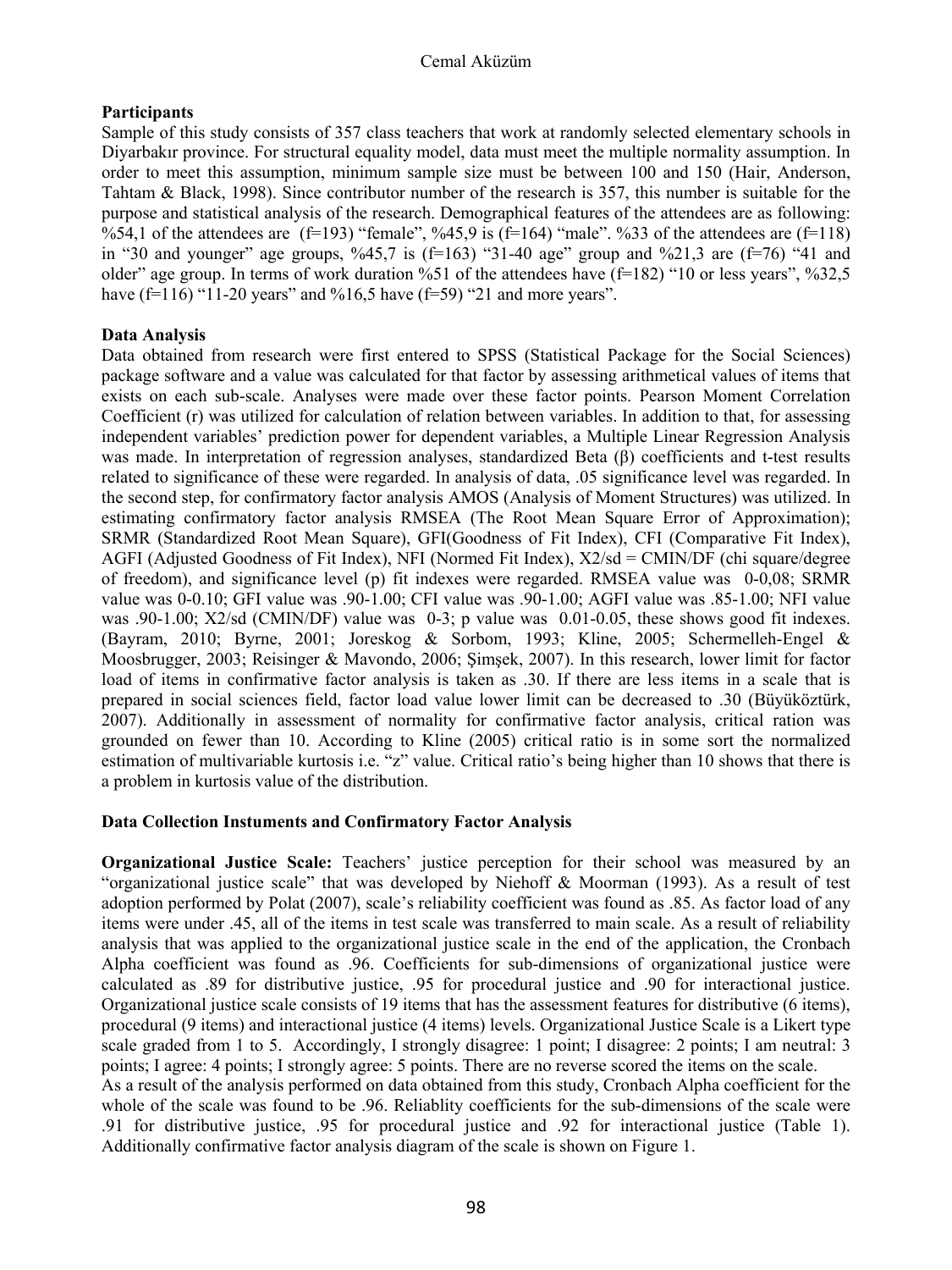

Figure 1. Confirmatory Factor Analysis Diagram of the Organizational Justice Scale

As a result of confirmative factor analysis, as the assessment of the normality is regarded, critical rate (c.r.) from the aspect of multivariate (Mardia) values was 31.320. Since there was no items whose critical rate is bigger than 10, all the items were included for the next step. In this case, as a result of the analysis that was performed by regarding MI (Modification Indices) in confirmative factor analysis of "Organizational Justice Scale" that consists of 19 items, the fit values were found to be RMSEA=.070;  $SRMR = 040$ ;  $X2/sd$  (CMIN/DF)=2.78; GFI=.900; CFI=.960; AGFI=.902 and NFI=.940. This result shows that fit values of the model are acceptable and at desired level (Bayram, 2010; Byrne, 2001; Joreskog & Sorbom, 1993; Kline, 2005; Schermelleh-Engel & Moosbrugger, 2003; Reisinger & Mavondo, 2006; Şimşek, 2007).

**Organizational Slience Scale:** It was developed by Van Dyne, Ang & Botero (2003) for measuring organizational silence. As a result of test adoption performed by researcher, scale's reliability coefficient for the whole of the scale was found as .84. Coefficients for sub-dimensions of organizational silence were calculated as .82 for acquiescent silence, .90 for defensive silence and .90 for prosocial silence. As factor load of any items were under .45, all of the items in test scale was transferred to main scale. Organizational Silence Scale consists of 15 items which has the features to assess the level of acquiescent (5 items), defensive (5 items) and prosocial (5 items) silence. Organizational Silence Scale is a Likert type scale graded from 1 to 5. Accordingly, I strongly disagree: 1 point; I disagree: 2 points; I am neutral: 3 points; I agree: 4 points; I strongly agree: 5 points.

As a result of the analysis performed on data obtained from this study, Cronbach Alpha coefficient for the whole of the scale was found to be .87. Reliablity coefficients for the sub-dimensions of the scale were .86 for acquiescent silence, .91 for defensive silence and .86 for prosocial silence (Table 1). Additionally confirmative factor analysis diagram of the scale is shown on Figure 2.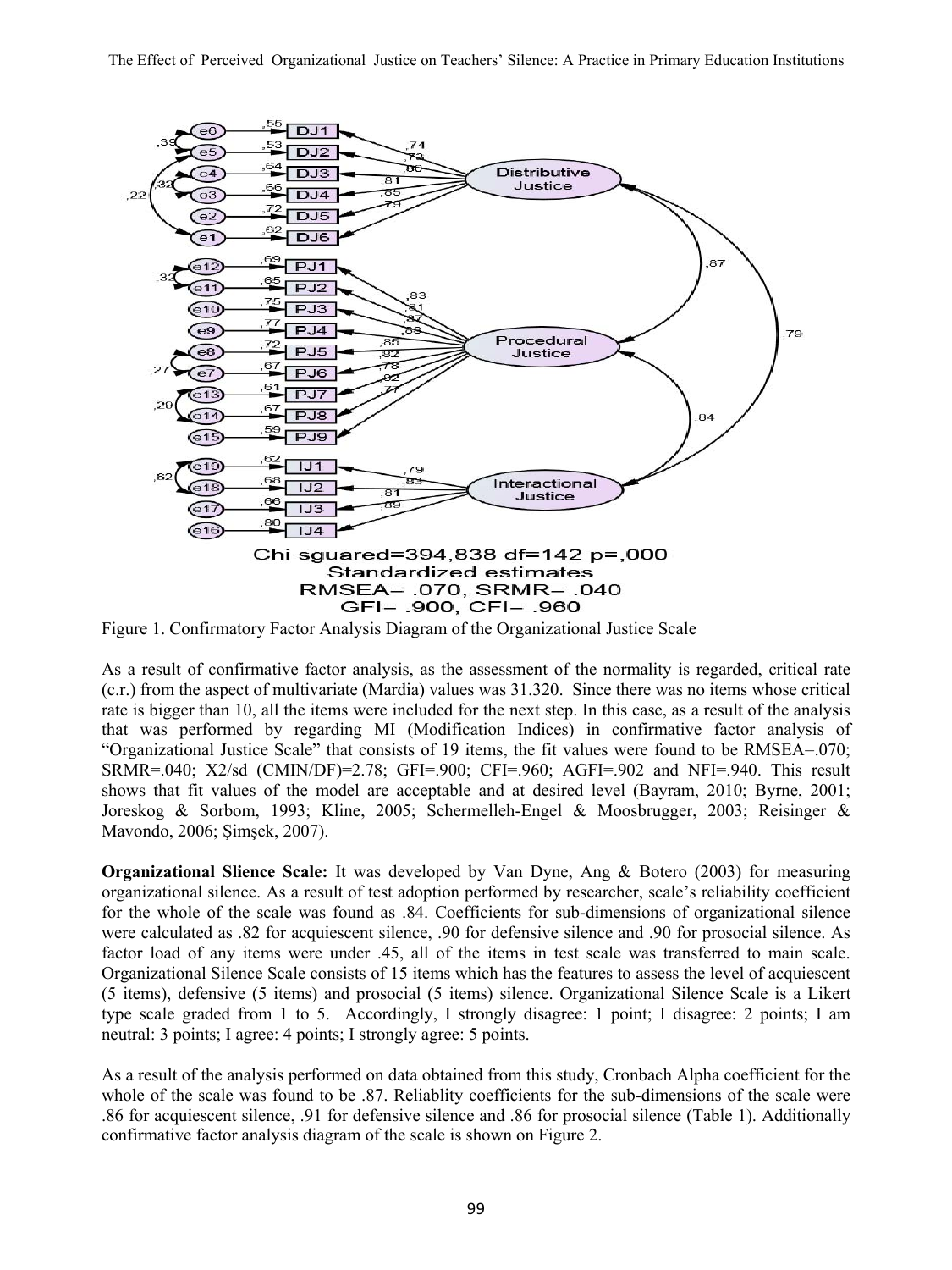

**Figure 2.** Confirmatory Factor Analysis Diagram of the Organizational Learning Scale

As a result of confirmative factor analysis, as the assessment of the normality is regarded, critical rate (c.r.) from the aspect of multivariate (Mardia) values was 50.240. Since there was no items whose critical rate is bigger than 10, all the items were included for the next step. In this case, as a result of the analysis that was performed by regarding MI (Modification Indices) in confirmative factor analysis of "Organizational Silence Scale" that consists of 15 items, the fit values were found to be RMSEA=.060; SRMR=.054; X2/sd (CMIN/DF)=2.27; GFI=.940; CFI=.970; AGFI=.910 and NFI=.950. This result shows that fit values of the model are acceptable and at desired level (Bayram, 2010; Byrne, 2001; Joreskog & Sorbom, 1993; Kline, 2005; Schermelleh-Engel & Moosbrugger, 2003; Reisinger & Mavondo, 2006; Şimşek, 2007).

## **3. Findings**

## **Correlation analysis**

Arithmetical mean and standard deviation values related to dependent and independent variables of this study and correlation coefficients between these variables are given in Table 1.

| I abit 1. Descriptive statistics and correlation matrix of constructs |      |      |           |          |           |          |        |        |
|-----------------------------------------------------------------------|------|------|-----------|----------|-----------|----------|--------|--------|
| Constructs                                                            |      |      |           |          |           |          |        |        |
| 1. Distributive justice                                               | 3.24 | .96  | (0.91)    |          |           |          |        |        |
| 2. Procedural justice                                                 | 3.07 | .93  | $0.79**$  | (0.95)   |           |          |        |        |
| 3. Interactional justice                                              | 3.43 | 1.01 | $0.69**$  | $0.76**$ | (0.92)    |          |        |        |
| 4. Acquiescent silence                                                | 2.15 | .85  | $-0.32**$ | $-0.25$  | $-0.42**$ | (0.86)   |        |        |
| 5. Defensive silence                                                  | 1.85 | .83  | $-0.36**$ | $-0.21*$ | $-0.39**$ | $0.70**$ | (0.91) |        |
| 6. ProSocial silence                                                  | 3.16 | l.05 | $0.19*$   | 0.11     | $0.16*$   | 0.08     | 0.08   | (0.86) |

Note 1: \*p-value < 0.05, \*\*p-value < 0.01, N = 405.

Note 2: Numbers in parentheses indicate the Cronbach's α of constructs.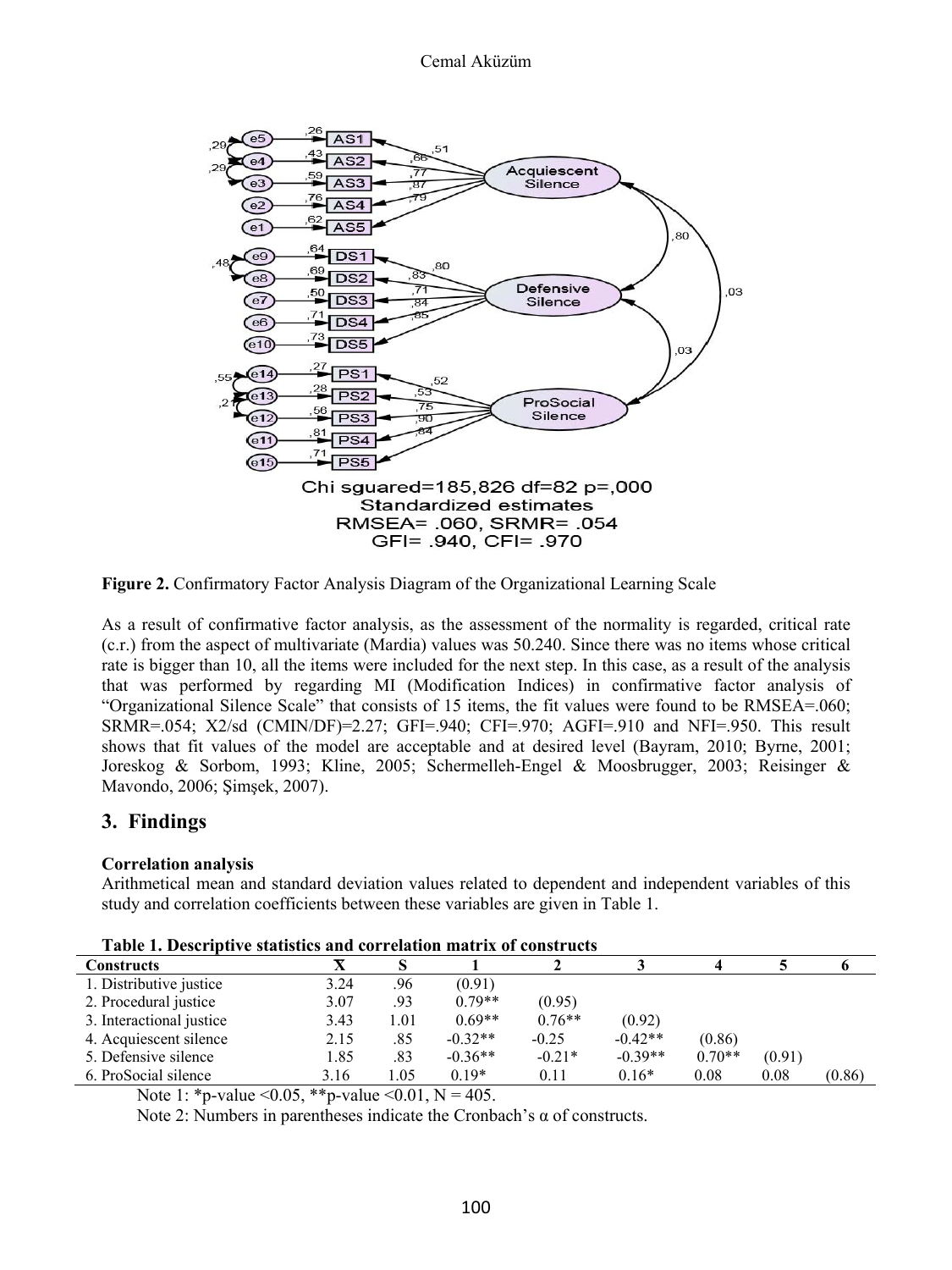According to data in Table 1, participant teachers' perception levels in terms of interactional justice ( $X =$ 3.43) was higher comparing to distributive justice ( $\bar{X} = 3.24$ ) and procedural justice ( $\bar{X} = 3.07$ ). Highest grade mean in terms of organizational silence dimensions was in defensive silence dimension  $(X = 3.16)$ , as lowest grade mean was in prosocial silence dimension  $(X = 1.85)$ . As the correlation coefficient between variables are examined, it is seen that there is a positive and significant relation between distributive justice and procedural justice ( $r = 0.79$ ,  $p < 01$ ) and interactional justice ( $r = 0.69$ ,  $p < 01$ ). There is also a positive and significant relation between procedural justice and interactional justice ( $r =$  $0.76$ ,  $p<01$ ). Additionally, while a negative and significant relation was found between distributive justice and acquiescent silence  $(r = -0.32, p < 0.01)$  and defensive silence  $(r = -0.36, p < 0.01)$ , as a positive and significant relation with prosocial silence  $(r = 0.19, p < 0.05)$  was found. Similarly, a negative and significant relation was found between interactional justice and acquiescent silence  $(r = -0.42, p < 0.01)$  and defensive silence (r = -0.39, p < 01), as a positive and significant relation with prosocial silence (r = 0.16, p<.05) was found. However, as there was a negative and significant relation between procedural justice and defensive silence ( $r = -0.21$ ,  $p < 0.05$ ), their relations with acquiescent silence ( $r = -0.25$ ,  $p > 0.05$ ) and prosocial silence  $(r = 0.11, p > 0.05)$  were insignificant. Besides, as the relation between acquiescent silence and defensive silence was positive and significant ( $r = 0.70$ ,  $p < 0.01$ ), it is seen that their relation with prosocial silence was insignificant ( $r = 0.08$ ,  $p > 0.05$ ). Finally it is seen that there was no relation between defensive silence and prosocial silence  $(r = 0.08, p > 0.05)$ .

#### **Prediction of Acquiescent Silence**

Multiple regression analysis results for prediction of acquiescent silence are given in Table 2.

| $\cdot$<br>Değişken   |              | B        | <b>Sh</b> | β               |          | p     |
|-----------------------|--------------|----------|-----------|-----------------|----------|-------|
| (Constant)            |              | 1.873    | 0.383     | $\qquad \qquad$ | 4.894    | 0.000 |
| Distributive justice  |              | 0.451    | 0.192     | 0.344           | 2.349    | 0.020 |
| Procedural justice    |              | $-0.130$ | 0.209     | $-0.101$        | $-0.623$ | 0.534 |
| Interactional justice |              | $-0.192$ | 0.071     | $-0.226$        | $-2.703$ | 0.007 |
| $R = 0.206$           | $R^2 = 0.42$ |          |           |                 |          |       |
| $F_{(3-353)} = 2.889$ | $p = 0.03$   |          |           |                 |          |       |

**Table 2. Regression analysis results related to prediction of acquiescent silence** 

As a result of multiple regression analysis that aimed to reveal how do variables such as distributive justice, procedural justice and interactional justice that were thought of having impact on acquiescent justice, distributive, procedural and interactional justice variables showed a significant relation  $(R =$ 0.206,  $R^2 = 0.42$ ) with teachers' acquiescent silence (F  $_{(3-353)} = 2.889$ , p<.01). These three variables together explain 42% of acquiescent silence. According to standardized regression coefficients, order of importance of predictive variables on acquiescent silence was as follows: Distributive justice ( $\beta = 0.451$ ), procedural justice (β = -0.192), and interactional justice (β = -0.130). As the results of t-test related to significance of regression coefficient are examined, it is seen that distributive justice  $(p<0.05)$  and interactional justice  $(p<0.05)$  variables are significant predictive for acquiescent silence. Procedural justice (p>.05) is not a significant predictive of acquiescent silence. Regression equity (mathematical model) related to prediction of acquiescent silence in line with regression analyze is given below:

Acquiescent Silence= (1.873)+(0.451xDistributive justice)-(0.130xProcedural justice)- (0.192xInteractional justice)

#### **Prediction of Defensive Silence**

Multiple regression analysis results for prediction of defensive silence are given in Table 3.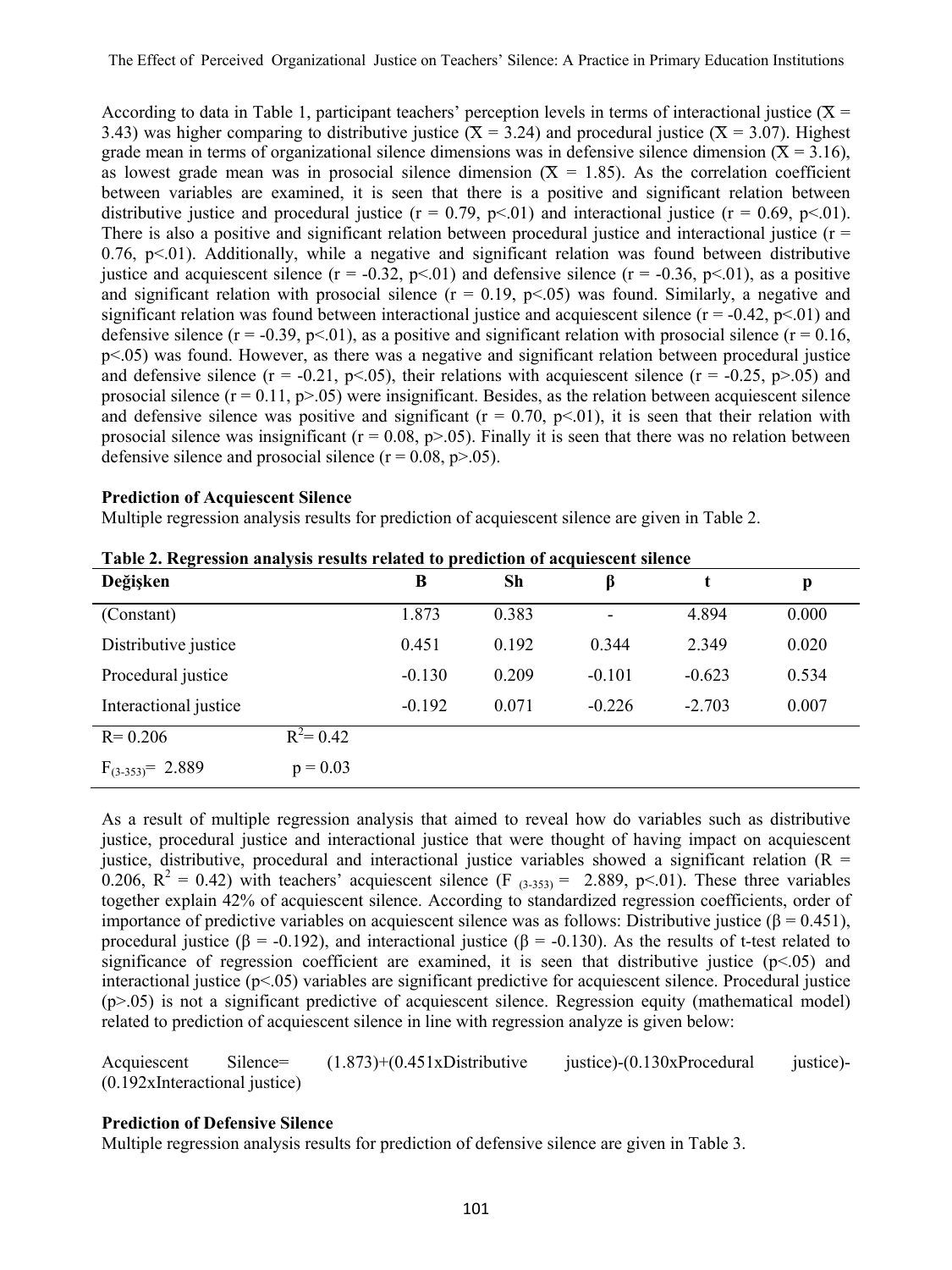| Değişken              |              | B        | Sh    | ß        |          | p     |
|-----------------------|--------------|----------|-------|----------|----------|-------|
| (Constant)            |              | 2.332    | 0.364 | -        | 6.398    | 0.000 |
| Distributive justice  |              | 0.374    | 0.183 | 0.298    | 2.046    | 0.042 |
| Procedural justice    |              | $-0.173$ | 0.199 | $-0.140$ | $-0.866$ | 0.388 |
| Interactional justice |              | $-0.325$ | 0.156 | $-0.264$ | $-2.085$ | 0.039 |
| $R = 0.230$           | $R^2 = 0.53$ |          |       |          |          |       |
| $F_{(3-353)} = 3.584$ | $p = 0.01$   |          |       |          |          |       |

**Table 3. Regression analysis results related to prediction of defensive silence** 

As a result of multiple regression analysis that aimed to reveal how do variables such as distributive justice, procedural justice and interactional justice that were thought of having impact on defensive justice, distributive, procedural and interactional justice variables showed a significant relation ( $R =$ 0.230,  $R^2 = 0.53$ ) with teachers' defensive silence ( $F_{(3-353)} = 3.584$ , p<.01). These three variables together explain 53% of defensive silence. According to standardized regression coefficients, order of importance of predictor variables on defensive silence was as follows: Distributive justice (β = 0.374), interactional justice (β = -0.325), and procedural justice (β = -0.173). As the results of t-test related to significance of regression coefficient are examined, it is seen that distributive justice  $(p<0.05)$  and interactional justice  $(p<0.05)$  variables are significant predictive for defensive silence. Procedural justice  $(p>0.05)$  is not a significant predictive of defensive silence. Regression equity (mathematical model) related to prediction of defensive silence in line with regression analyze is given below:

DEFENSIVE SILENCE= (2.332)+(0.074xDistributive justice)-(0.173xProcedural justice)- (0.325xInteractional justice)

#### **Prediction of ProSocial Silence**

Multiple regression analysis results for prediction of prosocial silence are given in Table 4.

| Değişken              |              | B        | Sh    | ß        |          | р     |
|-----------------------|--------------|----------|-------|----------|----------|-------|
| (Constant)            |              | 3.185    | 1.031 |          | 3.089    | 0.003 |
| Distributive justice  |              | $-0.647$ | 0.531 | $-0.251$ | $-1.219$ | 0.027 |
| Procedural justice    |              | 1.029    | 0.588 | 0.414    | 1.752    | 0.084 |
| Interactional justice |              | $-0.369$ | 0.457 | $-0.165$ | $-0.808$ | 0.022 |
| $R = 0.202$           | $R^2 = 0.41$ |          |       |          |          |       |
| $F_{(3-353)} = 2.069$ | $p = 0.02$   |          |       |          |          |       |

**Table 4. Regression analysis results related to prediction of prosocial silence** 

As a result of multiple regression analysis that aimed to reveal how do variables such as distributive justice, procedural justice and interactional justice that were thought of having impact on prosocial justice, distributive, procedural and interactional justice variables showed a significant relation  $(R =$ 0.202,  $R^2 = 0.41$ ) with teachers' prosocial silence ( $F_{(3-353)} = 2.069$ , p<.01). These three variables together explain 41% of prosocial silence. According to standardized regression coefficients, order of importance of predictor variables on prosocial silence was as follows: Procedural justice (β = 1.029), distributive justice (β = -0.647), and interactional justice (β = -0.369). As the results of t-test related to significance of regression coefficient are examined, it is seen that distributive justice  $(p<0.05)$  and interactional justice  $(p<0.05)$  variables are significant predictive for prosocial silence. Procedural justice  $(p>0.05)$  is not a significant predictive of prosocial silence. Regression equity (mathematical model) related to prediction of prosocial silence in line with regression analyze is given below:

PROSOCIAL SILENCE= (3.185)-(0.647xDistributive justice)+(1.029xProcedural justice)- (0.369xInteractional justice)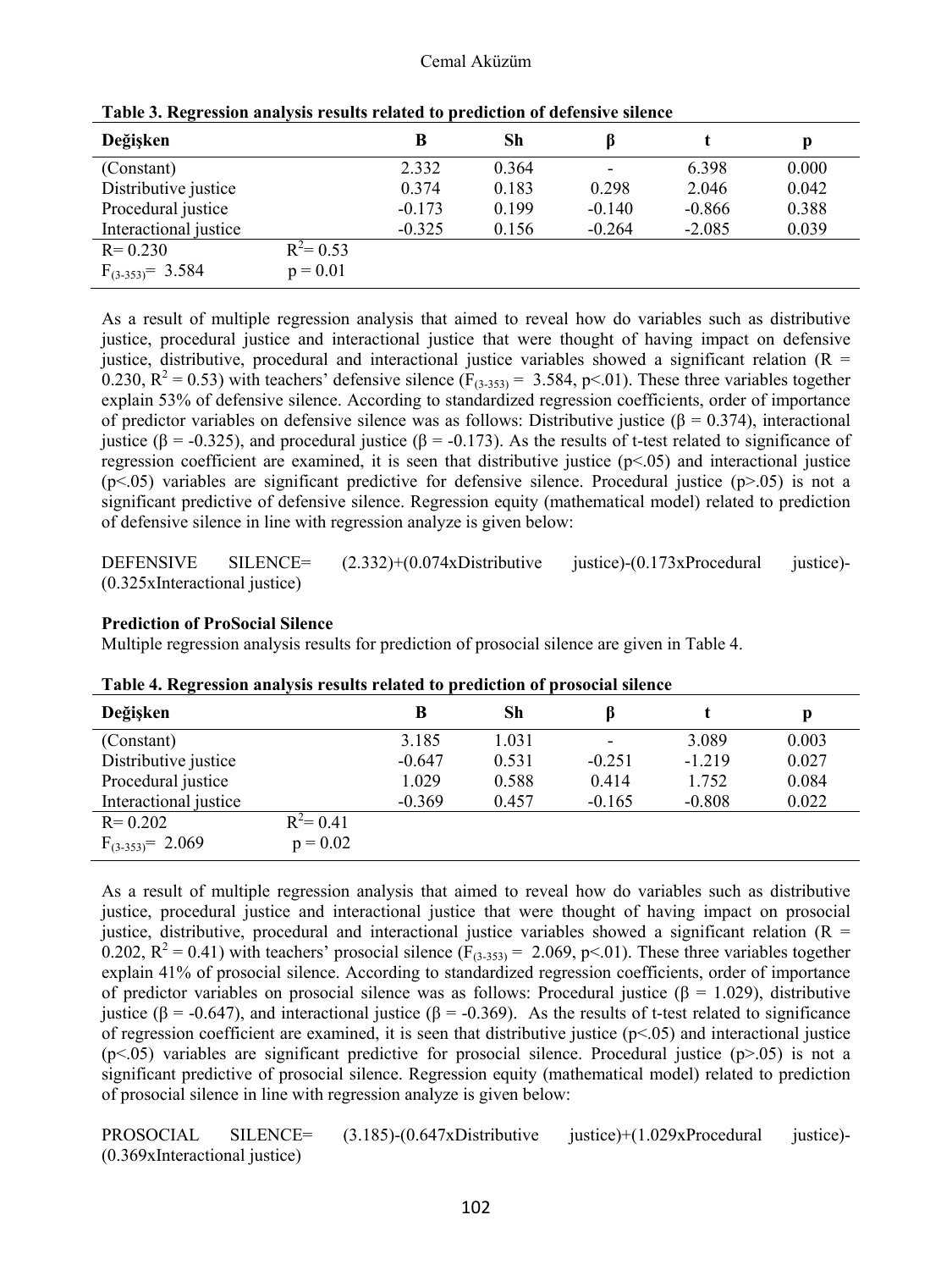The Effect of Perceived Organizational Justice on Teachers' Silence: A Practice in Primary Education Institutions

## **4. Discussion and Conclusion**

In this study, relation between elemantary school teachers' perception for organizational justice and their organizational silence was examined. Results of the study confirm the thought that organizational justice is a significant variable that predicts teachers' organizational silence. Results showed that teachers' perception level for interactional justice is higher than distributive justice and procedural justice. This situation is possibly caused by that fact that interactional justice is focused rather on financial gains than interpersonal relations in organizations and brought justice in interpersonal behaviors and communication in forefront. This finding supports Viswesvaran and Ones's (2002) thesis that in prediction of employees' manner and behaviors, procedural justice plays a more important role comparing to other justice types. Söyük (2007) who examined organizational justice's impact on job satisfaction found that attendees' perception for interactional justice was higher than other justice types and this was followed by procedural and distributive justice. Thus, teachers that took place in the study expressed that rather than existence or absence of related formal processes, their perception of justice was affected more by the feeling of trust and significance in their relation with their managers. Employees that work through this kind of fair interactions can have the belief that their organization values them (Moorman, 1991). Here, it is important especially distributive justice perception to below. As known, when individuals perceive the justice in workplaces, manners such as organizational citizenship and commitment to the organization decrease and quits from the organization start (Şahin & Taşkaya, 2010).

As a result of the study, it was found that of the organizational silence dimensions; prosocial silence was the highest perceived by teachers, while defensive silence dimension was the at lowest grade evaluated dimension. This means, teachers stated that their prosocial silence where they do not share confident informations belonging to individuals and organization with inappropriate people without, saving the confidency and keep the information in favor of the organization without an forcing or instruction of their organization by showing a cooperation tendency was at high grade, on the other hand their defensive silence that includes sparing their ideas, thoughts and knowledge for protecting themselves was at a low grade. Employees may from time to time spare their ideas, knowledge and thoughts about job in favor of the future of their job or for the benefit of their workmates. Especially in it has a great significance both for the organization and themselves that they do not share confident information to the organizations they compete with and stay silent about this. It is important for finding solutions to problems that individuals do not stay silend in fear for self-protection and express their thoughts freely. It is thought that small problems that may cause greater problems within an organization can be solved with a defensive voiceness (Tayfun and Çatır, 2013). Also in study of Şimşek and Aktaş (2012) it was seen that attendees' silence grade points were generally high. Among sub-factors of silence, values of acquiescent and defensive silence were close to each other, it was interesting that highest value was with interactive silence dimension. This situation shows that interactive silence is adopted by individuals for more. Interactive silence complies with positive factors such as helping others, protection, transcendence. Morrison & Milliken (2000) found that the fear of damaging relations is an important factor for silence. There are other studies showing employees' choice of staying silent for the reason of fear of being perceived as a problem-maker by other employees, fear of isolation or rejection (Noelle-Newman 1974; Vakola & Bouradas 2005). In Kahveci's study of 2010 that reveals the silence situations of teachers, it was found that teachers usually do not express their feelings, thoughts and problems and stay silent due to the behaviors of their manager. In other studies about silence (Morrison-Milliken, 2000; Detert & Edmondson, 2005), results of organizational silence that can cause the employees to quit the job and as a major reason for this, communication mechanisms in an organization is emphasized. Researchers also revealed that organizational silence forms negative impacts on decision processes in an organization and organizational learning level and causes the problems to be hidden. Besides in said researches, it is emphasized that employees' silence in subjects that they know and are good at troubles them, make them feel weak and unimportant.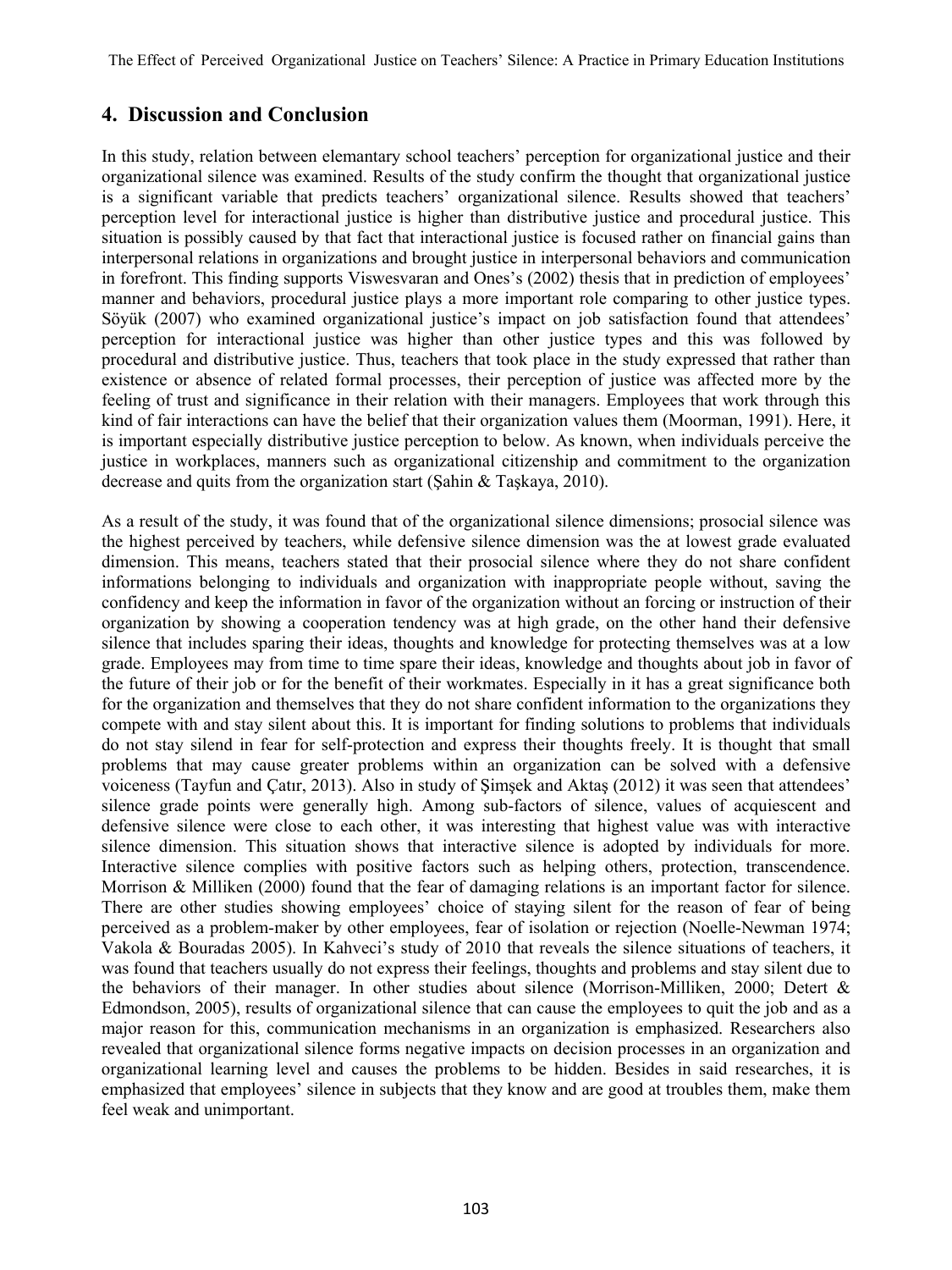#### Cemal Aküzüm

In the research, positive and significant relation between distributive justice and procedural justice and interactional justice is found. In addition to this, research results show that teachers' perception for organizational justice has a negative relation with acquiescent silence and defensive silence, while having a positive relation with prosocial silence. These findings can be interpreted as a decrease in teachers' acquiescent and defensive silence and an increase in their prosocial silence, when their perceptions for organizational justice increase. Regression analysis results showed that teachers' perception for organizational justice (distributive, procedural and interactional justice) explains 42% of change in their acquiescent silence, 53% of change in defensive silence and 41% of change in their prosocial silence. Order of importance for organizational justice dimensions as predictive variable on acquiescent and defensive silences is as distributive, procedural and interactional justice, while their order of importance on prosocial silence is as following: procedural, distributive and interactional justice. Besides, while distributive and interactional justice variables are significant predictive on acquiescent, defensive and prosocial silences, it was seen that procedural justice was not significant predictive on organizational silence. This situation reveals that the change in teachers' level of organizational silence is affected by their perception for organizational justice at a high rate. As a variable that is formed mostly within the frame of environmental factors, the organizational justice perception affects individuals' manners and behaviors within the organization. Thus, teachers' organizational silence is affected in relation to them perceived justice. These findings comply with the results of other studies in the field. Tangriala  $\&$ Ramanujam (2008) showed in their studies that there is a negative and significant relation between organizational justice and organizational silence; Harlos (1997); Pinder & Harlos (2001) showed in their studies that perceived organizational justice has an important role in employees' silence; Tulubas  $\&$ Celep (2012) showed that organizational justice has a strong impact on employees' organizational silence and organizational justice is an important predictive for organizational silence; similarly Whiteside  $\&$  Barclay (2013) found that organizational justice is a significant predictive for organizational silence. In another study, Dabbagh et al. (2012) determined that there is a significant relation between organizational justice and organizational silence, while there are significant relations between distributive justice and organizational silence, procedural justice and organizational silence, interactional justice and organizational silence. Thus, distributive, procedural and interactional justice affects organizational silence. According to the mentioned study, perceived justice's dimensions explain 64% of organizational silence. Order of importance of these dimensions on organizational silence is as interactional, procedural and distributive justice. Researchers explain this situation as when employees perceive that their organizations and managers treat them fairly, there will be no discrimination in personal endeavors and organization, the jobs will be more valuable, employees feel more important and all this will increase not only the commitment to the organization, but also their belief in the organization. Results obtained from this and similar studies showed that organizational justice is a fact that decreases the organizational silence. Judging from this, it will be safe to say that organizational justice is one of the most essential facts for organizational life continuance and organizational success.

## **References**

- Bagheri, G., Zarei, R. & Aeen, M.N. (2012). Organizational silence (basic concepts and its development factors), *Ideal Type of Management*, 1(1), 47–58.
- Bayram, N. (2010). *Yapısal Eşitlik Modellemesine Giriş, AMOS Uygulamaları* (*Introduction to Structural Equation Modeling, AMOS Applications*), Bursa: Ezgi Pub.
- Bies, R.J. & Moag, J.S. (1986). Interactional justice: Communication criteria of fairness, *Research on Negotiation in Organizations*, 1, 43-55.
- Bies, R.J. & Shapiro, D.L. (1987). Interactional fairness judgments: The influence of causal accounts, *Social Justice Research*, 1(2), 199-218.
- Bildik, B. (2009). *Liderlik tarzları, örgütsel sessizlik ve örgütsel bağlılık ilişkisi* (*The relationship between the leadership styles, organizational silence and organizational commitment*), Unpublished Master Thesis, Gebze High Technology Institute Social Science Institute, Gebze.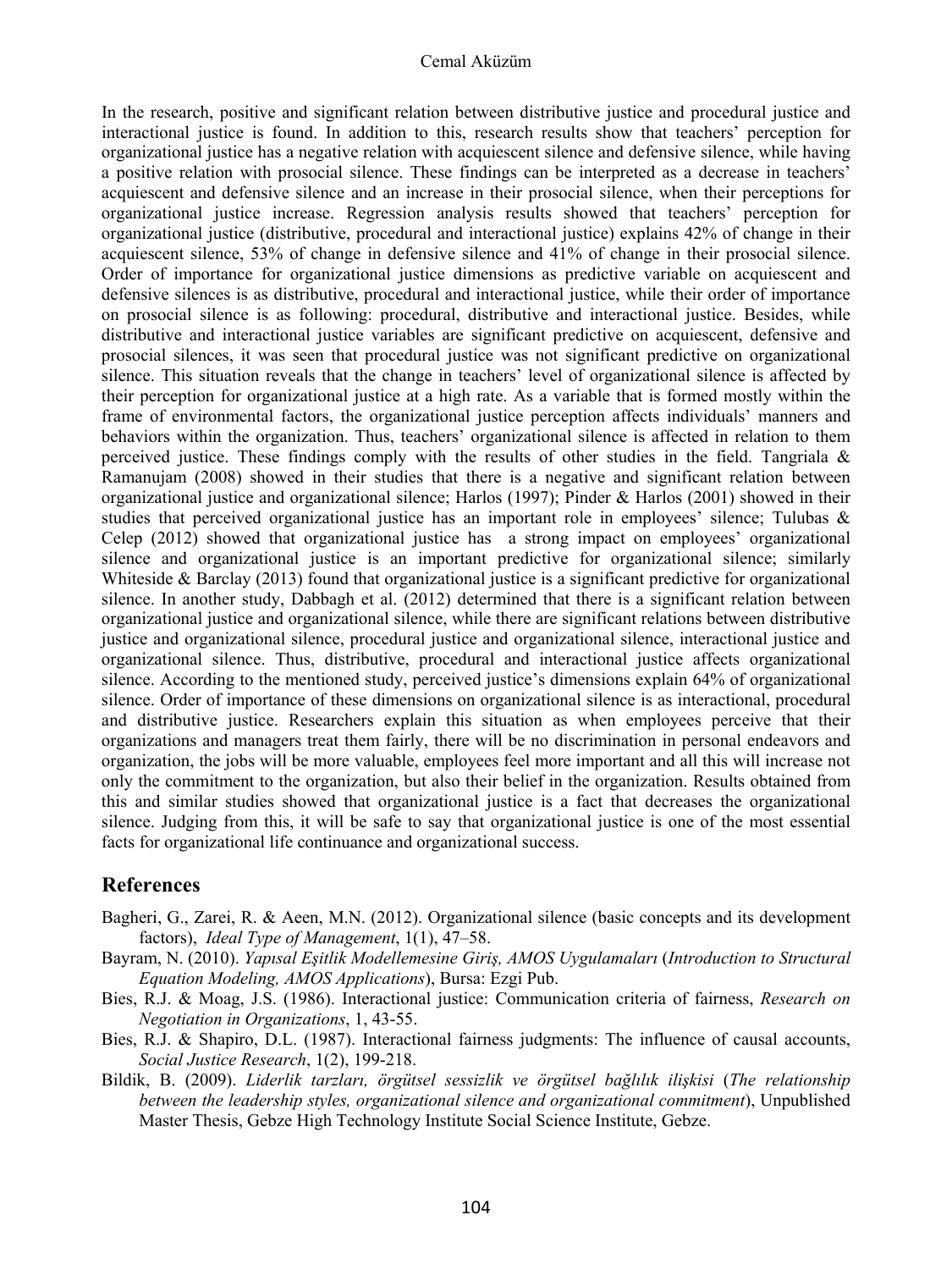- Brinsfield, C.T., Edwards, M. S. & Greenberg, J. (2009). Voice and silence in organisations: Historical review and current conceptualizations. Greenberg, J. & Edwards, M.S. (Ed.). In: *Voice and silence in organisations*, (pp. 3-36), UK: Emerald Group Publishing Ltd.
- Büyüköztürk, Ş. (2007). *Sosyal Bilimler İçin Veri Analizi El Kitabı* (*Handbook of Data Analysis for Social Sciences*)*,* Ankara: Pegem A Pub.
- Byrne, B.M. (2001). *Structural Equation Modeling with AMOS: Basic Concepts, Applications and Programming*, Mahwah, N.J.: Lawrence Erlbaum Associates. Retrieved 28 September 2013 from http://books.google.com.tr/books?id=c2HsLlDZonkC
- Colquitt, J.A., Conlon, D.E., Wesson, M.J., Porter, C.O.L.H. & Ng, K.Y. (2001). Justice at the millennium: A meta-analytic review of 25 years of organizational justice research, *Journal of Applied Psyhology*, 86(3), 425-445.
- Cropanzano, R. & Greenberg, J. (1997). Progress in organizational justice: Tunneling through the maze. C. L. Cooper & I. T. Robertson (Eds.). In: *International review of industrial and organizational psychology* (pp. 317–372). New York: John Wiley & Sons.
- Çakıcı, A. (2010). *Örgütlerde iş gören sessizliği, neden sessiz kalmayı tercih ediyoruz?* (*Employee silence in organizations, why we prefer to remain silent?*), Ankara: Detay Pub.
- Dabbagh, P., Esfahani, A.N., & Shahin, A. (2012). Studying relationship between perceived organizational justice and organizational salience (Case study: Khorshid hospital's personals), *Institute of Interdisciplinary Business Research*, 3(10), 468-478.
- Detert, J.R. & Edmondson, A.C. (2005). No exit, no voice: The bind of risky voice opportunities in organizations. *Paper presented at the Academy of Management Meeting*, Honolulu.
- Eskew, D.E. (1993). The role of organizational justice in organizational citizenship behavior, *Employee Responsibilities and Rights Journal*, 6(3), 185-194.
- Folger, R. & Cropanzano, R. (1998). *Organizational justice and human resource management*, London: Sage Publications.
- Greenberg, J. & Bies, R.J. (1992). Establishing the role of empirical studies of organizational justice in philosophical inquiries into business ethics, *Journal of Business Ethics*, 11, 433-444.
- Greenberg, J. (1990). Organizational justice: Yesterday, today, and tomorrow, Journal of Management, 16(2), 399-432.
- Greenberg, J. (1996). *The quest for justice on the job: Essays and experiments*, Thousand Oaks, CA: Sage.
- Hair, J.F., Anderson, R., Tahtam, R.L. & Black, W.C. (1998). *Multivariate data analysis (Fifth Edition)*, Upper Seddle River, New Jersey, USA: Prentice-Hall International, Inc.
- Harlos, K.P. (2001). When organisational voice systems fail: More on the deaf-ear syndrome and frustration effects, *Journal of Applied Behavioral Science*, 37(3), 324-342.
- İşbaşı, J.Ö. (2001). Çalışanların yöneticilerine duydukları güvenin ve örgütsel adalete ilişkin algılamalarının vatandaşlık davranışının oluşumundaki rolü (The role of employees of confidence to the administrator and related to perceptions of organizational justice in the formation of citizenship behavior), *Journal of Management Researh*, 1(1), 51-73.
- İşcan, Ö.F. & Naktiyok, A. (2004). Çalışanların örgütsel bağdaşımlarının belirleyicileri olarak örgütsel bağlılık ve örgütsel adalet algıları (Perceptions of employees about organizational commitment and justice as determinants of their organizational coherence), *Journal of Ankara University Faculty of Political Science* 59(1), 181-201.
- Joreskog, K.G. & Sorbom, D. (1993). *LISREL 8: Structural Equation Modeling with the SIMPLIS Command Language*, Chicago, IL: Scientific International Software. Retrieved 12 November 2013 http://books.google.com.tr/books?id=f61i3quHcv4C
- Kahn, W.A. (1990). Psychological conditions of personal engagement and disengagement at work, *Academy of Management Journal*, 33(4), 692-724.
- Kahveci, G. (2010). *İlköğretim okullarında örgütsel sessizlik ile örgütsel bağlılık arasındaki ilişkiler (The relationship between organizational silence and organizational commitment in primary schools)*, Unpublished Master Thesis, Fırat University Social Science Institute, Elazığ.
- Karasar, N. (2012). *Bilimsel Araştırma Yöntemi* (*Scientific Research Methods*), Ankara: Nobel Pub.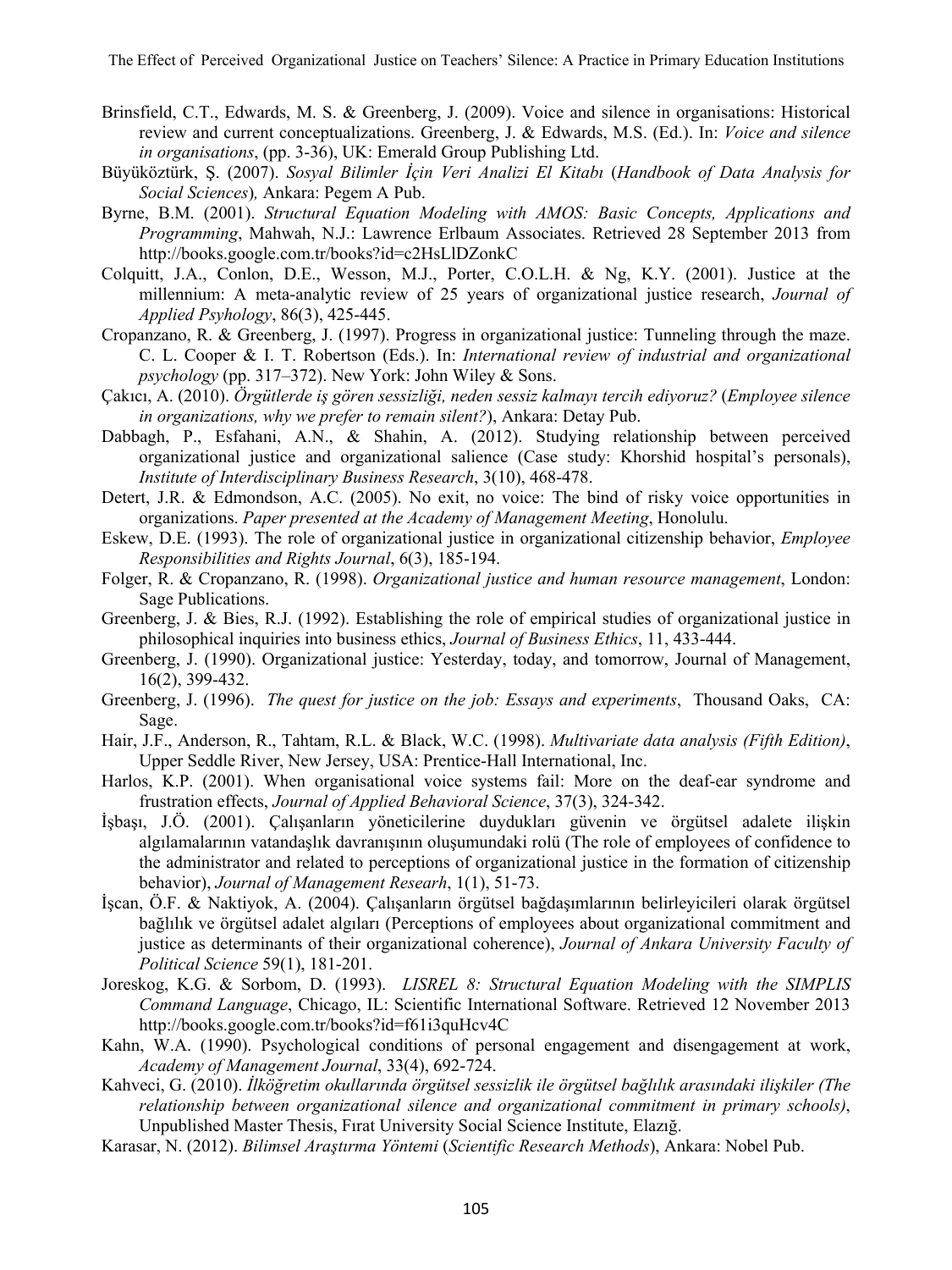- Kline, B.R. (2005). *Principles and Practice of Structural Equation Modeling*. (Second Edition). New York: The Guilford Press. Retrieved 16 November 2013 from http://books.google.com.tr/books?id=-MDPILyu3DAC
- Korsgaard, M.A. & Sapienza, H.J. (2002). Economic and noneconomic mechanisms in interpersonal work relationships: Toward an integration of agency and procedural justice theories. S. W. Gilliland, D. D. Steiner, & D. P. Skarlicki (Eds.). In: *Emerging perspectives on managing organizational justice*, (pp.3-33). Greenwich, CT: Information Age Publishing.
- Milliken, F.J., Morrison, E.W. & Hewlin, P.F. (2003). An exploratory study of employee silence: Issues that employees don't communicate upward and why, *Journal of Management Studies*, 40(6), 1453- 1476.
- Moorman, R.H. (1991). Relationship between organizational justice and organizational citizenship behaviors: Do fairness perceptions influence employee citizenship?, Journal of Applied Psychology. 76, 845-855.
- Morrison E.W. & Milliken F.J. (2000). Organizational silence: A barrier to change and development in a pluralistic world, *The Academy of Management Review*, 25(4), 706-725.
- Niehoff, B.P. & Moorman, R.H. (1993). Justice as a mediator of the relationship between methods of monitoring and organizational citizenship behavior, *The Academy of Management Journal*, 36(3), 527-556.
- Noelle-Neumann, E. (1991). The theory of public opinion: the concept of the spiral of silence, J.A. Anderson (Ed.). In: *Communication yearbook/14*, (pp. 256-287). Newbury Park, CA: Sage.
- Pillai R., Schriesheim, C.A. & Williams, E.S. (1999). Fairness perceptions and trust as mediators for transformational and transactional leadership: A two-sample study, *Journal of Management*, 25(6), 897-933.
- Pinder, C.C. & Harlos, K.P. (2001). Employee silence: Quiescence and acquiescence as responses to perceived injustice, *Research in Personel and Human Resources Management*, 20, 331-369.
- Polat, S. (2007). *Ortaöğretim öğretmenlerinin örgütsel adalet algıları, örgütsel güven düzeyleri ile örgütsel vatandaşlık davranışları arasındaki ilişki (The relationship between organizational justice perceptions and organizational commitment levels of secondary school teachers)*, Unpublished Doctoral Thesis, Kocaeli University Social Science Institute, Kocaeli.
- Premeaux, S.F. (2001). *Breaking the silence: Toward an understanding of speaking up in the workplace*, Unpublished Doctoral Dissertation, Louisiana State University and Agricultural and Mechanical College.
- Reisinger, Y. & Mavondo, F.T. (2006). Structural equation modelling: Critical issues and new development, *Journal of Travel & Tourism Marketing*, 21(4), 41-71.
- Scandura. T.A. (1999). Rethinking leader-member exchange: An organizational justice perspective, *Leadership Quarterly*, 10(1), 25-40.
- Schermelleh-Engel, K. & Moosbrugger, H. (2003). Evaluating the fit of structural equation models: Tests of significance and descriptive goodness-of-fit measures, *Methods of Psychological Research Online*, 8(2), 23-74.
- Scott, R.L. (1993). Dialectical tensions of speaking and silence, *Quarterly Journal of Speech*, 79(1), 1-18.
- Selvitopu, A. & Şahin, H. (2013). Ortaöğretim öğretmenlerinin örgütsel adalet algıları ile örgütsel bağlılıkları arasındaki ilişki (The relationship between organizational justice perceptions and organizational commitment levels of secondary school teachers), *Journal of Kırşehir Education Faculty (KEFAD)*, 14(2), 171-189.
- Söyük, S. (2007). *Örgütsel adaletin iş tatmini üzerine etkisi ve istanbul ilindeki özel hastanelerde çalışan hemşirelere yönelik bir çalışma (Search about the influence of the organizational justice on job satisfaction and about the nurses working in the private hospitals in Istanbul)*, Unpublished Doctoral Thesis, İstanbul University Social Science Institute, İstanbul.
- Şahin, B. & Taşkaya, S. (2010). Sağlık çalışanlarının örgütsel adalet algılarını etkileyen faktörlerin yapısal eşitlik modeli ile incelenmesi (Assessment of the factors affecting perception of organizational justice of health employees by the structural equation model), *Hacettepe Journal of Health Administration*, 13(2), 85-113.